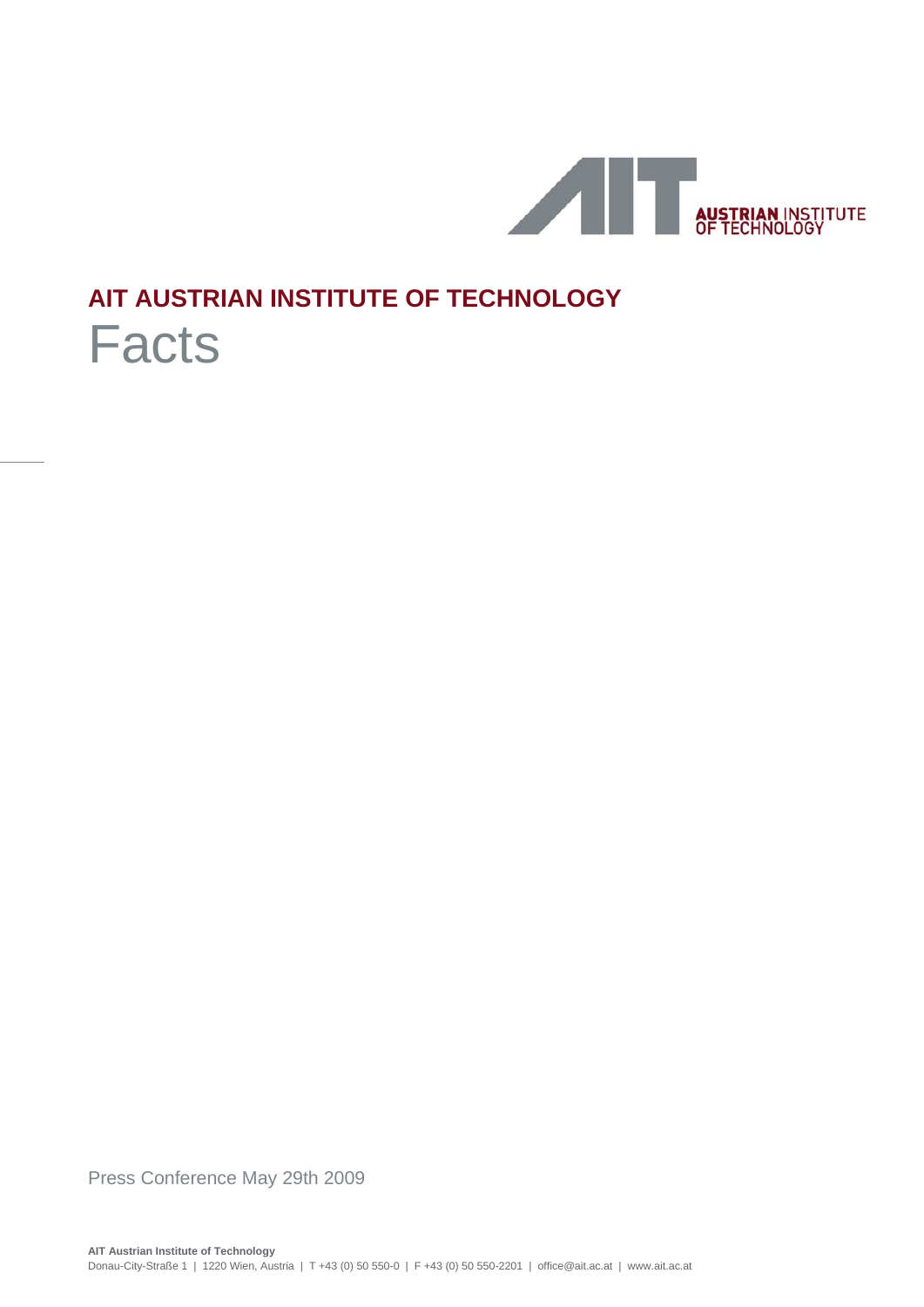## **MEMBERS OF THE SUPERVISORY BOARD**

Hannes ANDROSCH President of the Supervisory Board

Gerhard RIEMER Deputy chairman of the supervisory board, Head of Education, Innovation & Research, Federation of Austrian Industries, IV

August RESCHREITER Federal Ministry for Transport, Innovation and Technology, BMVIT

Peter EGGER Director Innovation & Technology MAGNA INTERNATIONAL EUROPE AG

Silvia JANIK Federal Ministry of Finance

Maria KUBITSCHEK Head of Department Economics Vienna Chamber of Labour

#### Michael MILLAUER

Wolfgang PELL Verbund, Österreichische Elektrizitätswirtschafts-AG

Ingolf SCHÄDLER Federal Ministry for Transport, Innovation and Technology, BMVIT

Peter SCHWAB Voestalpine Stahl GmbH

Edeltraud STIFTINGER Head of CIC - Corporate Innovation Center Siemens AG Österreich

#### Members of the Supervisory Board appointed by the Works' Council

Karl Heinz ASCHBACHER Karl FARTHOFER Heinrich HUMER Philip LEOPOLD Rudolf ORTHOFER Eva WILHELM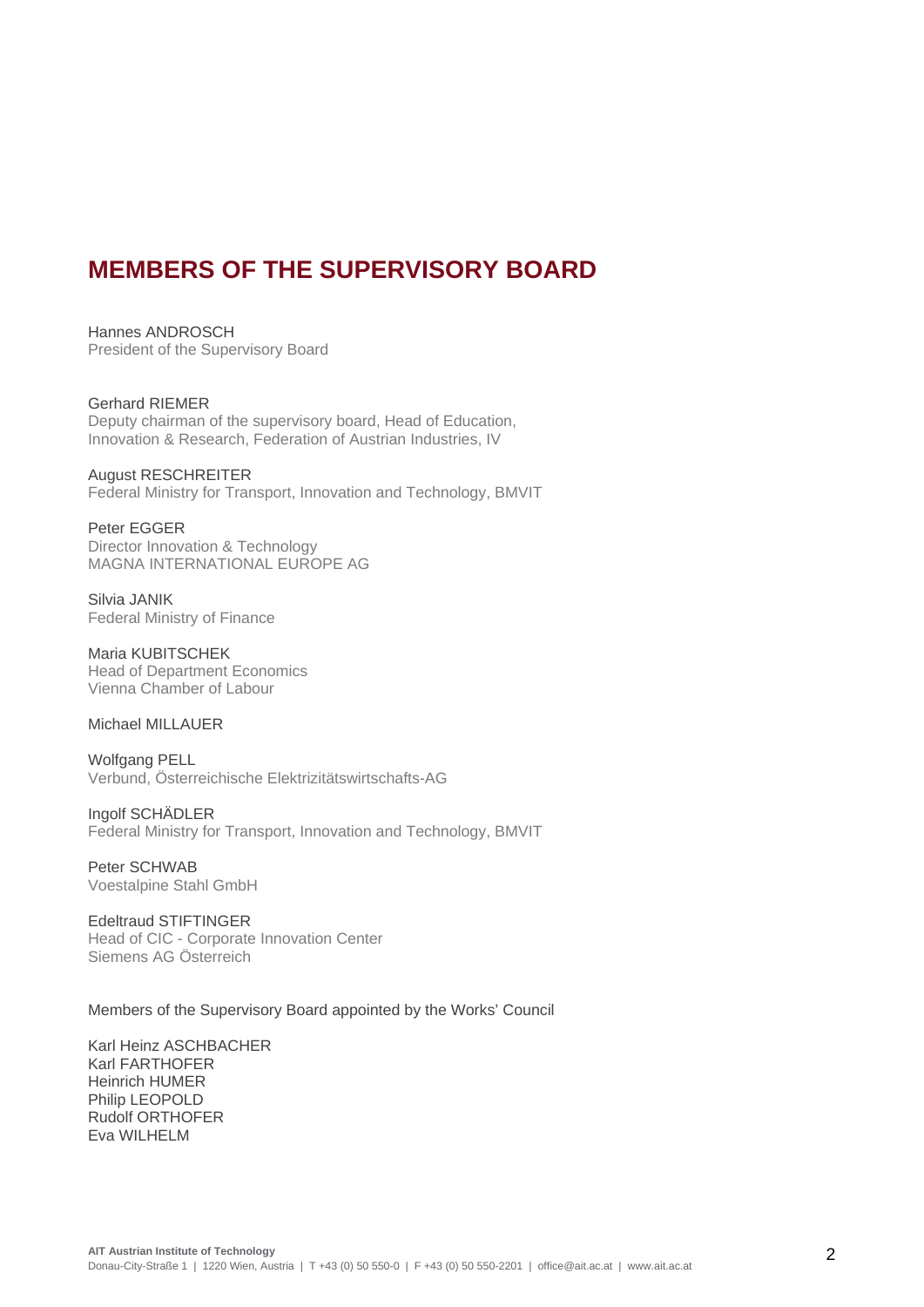### **SHAREHOLDERS**

Republic of Austria (50.46 %) Federal Ministry for Transport, Innovation and Technology (BMVIT)

Federation of Austrian Industries, IV (49.54 %) Verein zur Förderung von Forschung und Innovation

# **MEMBERS OF THE STRATEGIC REVIEW ADVISORY BOARD (SRAB)**

Robert ROSNER Argonne National Laboratory, University Chicago Argonne

Robert CLARK School of Engineering and Applied Sciences (SEAS), University of Rochester

Lisbeth ILLUM Director IDentity, Nottingham; CEO, Critical Pharmaceuticals Ltd.

Günter H. HERTEL Europäisches Institut für postgraduale Bildung an der Technischen Universität Dresden e.V., (EIPOS)

Bertil ANDERSSON Provost Nanyang Technological University, Singapore

## **AIT AUSTRIAN INSTITUTE OF TECHNOLOGY MANAGEMENT**

Wolfgang KNOLL Scientific Managing Director

Anton PLIMON Commerical Managing Director

Alexander SVEJKOVSKY Chief Financial Officer (CFO)